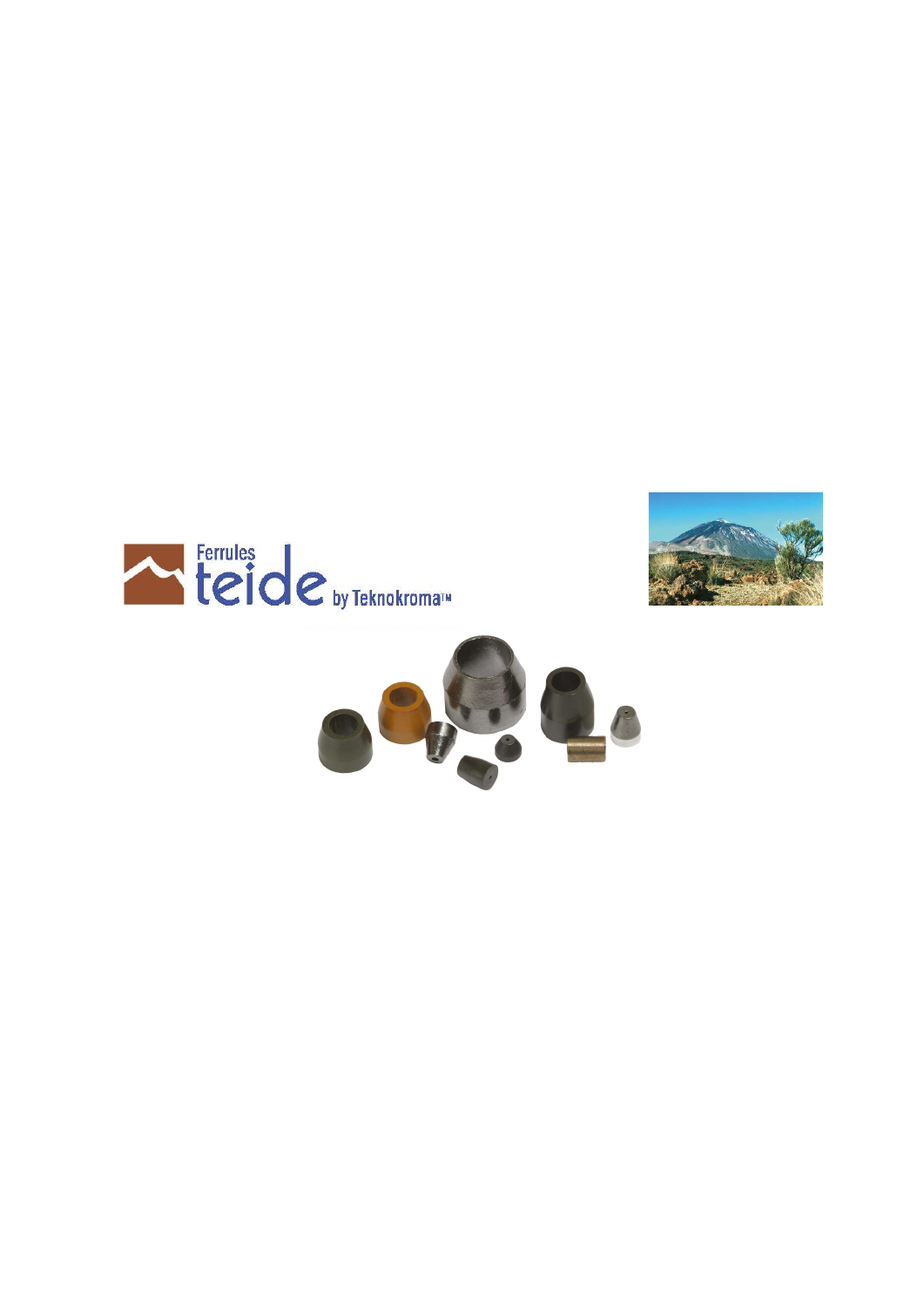







# **Ferrules for Gas Chromatography**

Ferrules for gas chromatography are used to seal the connections between the column and the injection and detection systems.

The ideal GC column ferrules provide a perfect seal avoiding leaks that would allow the entrance of air and contaminants into the equipment, damage the baseline and increase the background signal.

Ferrules must not stick to the column and must tolerate temperature changes during programming.

# **Ferrule selection**

#### General considerations in the ferrule selection:

- Injector temperature
- Type and sensitivity of the detector
- Type of material that provides a perfect seal to avoid leaks
- Column OD and type

#### How to avoid problems with ferrules

- Change the ferrules on installing a new column
- Avoid all type of fingers' grease and other contaminants
- Do not overtighten the ferrules. As a general rule, sealing at  $\frac{1}{4}$  turn past fingertight are enough.
- Observe if the reusable ferrules are damaged before using them again.

#### When is it necessary to change the ferrules

- When some changes are observed in retention times
- In case of baseline drift caused by the entrance of oxygen and possible reaction with the stationary phase
- When sample loss is observed
- Increase of the detector background signal

# **Types of Ferrules**

#### Graphite

Graphite is the best material to work at high temperature and at the same time is the softest ferrule. Therefore it fits the capillary column and seals effectively at only  $\frac{1}{4}$  turn past fingertight. As this is a very soft material, thery are easily destroyed or deformed. Ideal for FID and NPD detectors.

Do not use with MS or other oxygen sensitive detectors. Upper temperature limit 450ºC.

## Vespel/Graphite

Vespel /Graphite ferrules are recommended for applications with GC/MS interface or other oxygen sensitive detectors. The ferrule composition is 60% polymide and 40% graphite. It is a ferrule for general use in Gas Chromatography. It is mechanically robust and forms a perfect seal. It is a reusable ferrule. It needs a frequent retightening. Limit temperature 400ºC 85% Polymide (vespel) 15% graphite for Agilent ferrules.

#### Vespel

The composition of the Vespel ferrule is 100% polyimide. It is mechanically robust. It can be removed and reused several times. It is an ideal material for glass and metal columns. It needs a frequent retightening. Limit temperature 350ºC.

## "If you don't find ferrules you need please let us know"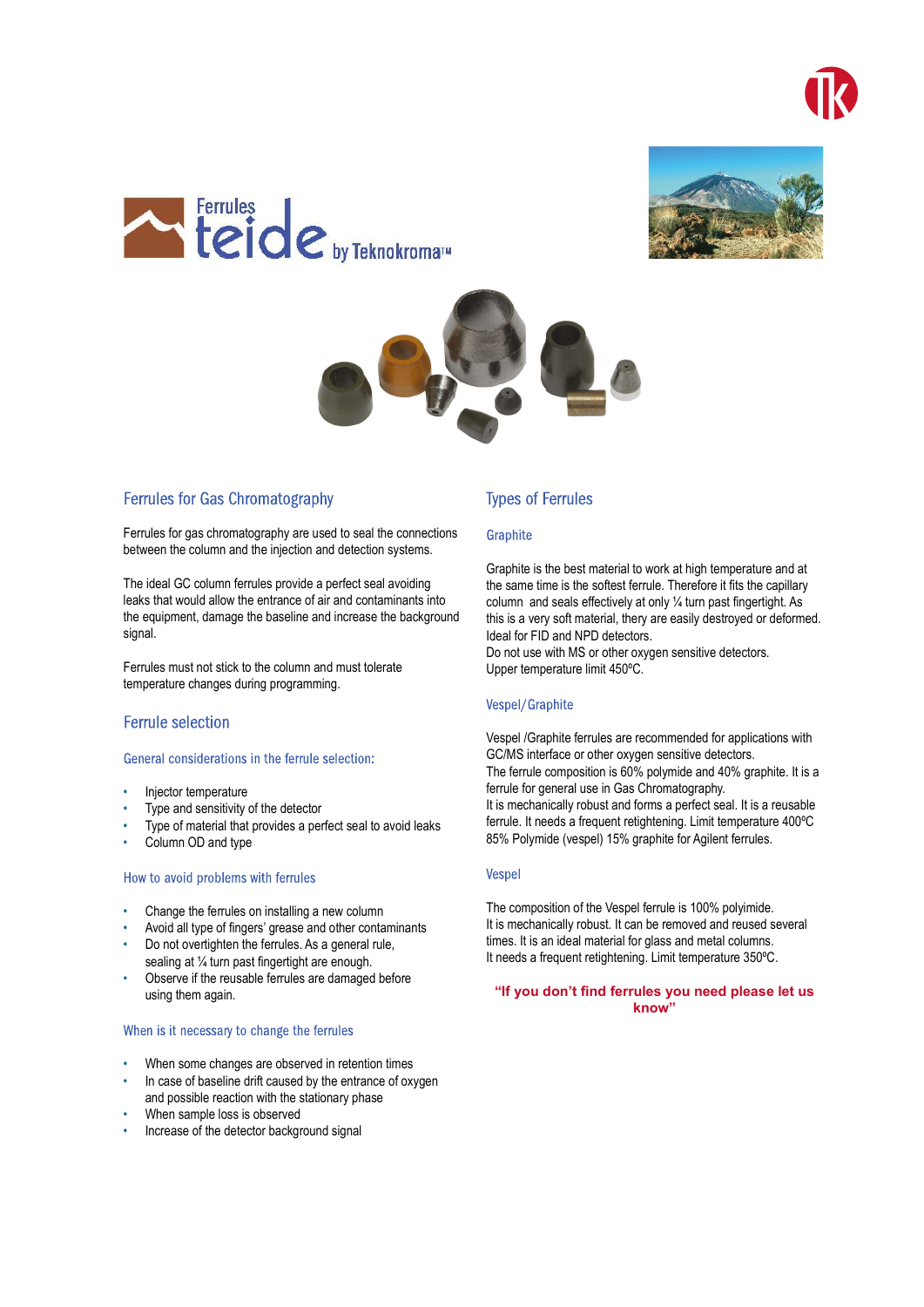

# Graphite Ferrules (100%)



## Features:

- Ideal to work with FID and NPD interface applications
- General use to work with capillary columns
- It is the best material to work at high temperatures

#### Advantages:

- They seal perfectly in fused silica and glass columns
- They resist highest temperature, 450ºC
- Very easy to remove

#### Limitations:

- They are easily deformed and can only be reused if they are not tighten in excess
- Not recommended to work with GC/MS detectors

# Graphite ferrules, (short ferrules) for

Agilent 4890, 5890, 6890 except for GC/MS



| Cat.No | <b>Description</b>               | <b>For Capillary Column</b> | Рk |
|--------|----------------------------------|-----------------------------|----|
|        | TR-T031001 teide 1/16" to 0.4 mm | $0.18$ mm $1.D.$            | 10 |
|        | TR-T031000 teide 1/16" to 0.5 mm | $0.25 - 0.32$ mm $1.D.$     | 10 |
|        | TR-T031010 teide 1/16" to 0.8 mm | $0.53$ mm $1.D.$            | 10 |

#### **Graphite standard ferrules**



| Cat.No | <b>Description</b>               | <b>For Capillary Column</b> | Рk |
|--------|----------------------------------|-----------------------------|----|
|        | TR-T031020 teide 1/16" to 0.4 mm | $0.25$ mm $1.D.$            | 10 |
|        | TR-T031030 teide 1/16" to 0.5 mm | $0.32$ mm $1.D.$            | 10 |
|        | TR-T031040 teide 1/16" to 0.8 mm | $0.53$ mm $1.D.$            | 10 |
|        | TR-T031042 teide 1/16" to 1.0 mm | $0.65$ mm $1.D.$            | 10 |

Graphite standard ferrules (two holes)

| Cat.No | <b>Description</b>                      | <b>For Capillary Column</b> |                  | Pk |
|--------|-----------------------------------------|-----------------------------|------------------|----|
|        | TR-T031102 teide 1/16" 2 holes, 0.5/0.5 |                             | $0.32$ mm $1.D.$ | 10 |

# **Graphite reducing ferrules**



| <b>TR-T031104 teide</b> 1/8" to 0.4 mm<br>$0.25$ mm $1.D.$<br>TR-T031106 teide 1/8" to 0.5 mm<br>$0.32$ mm $1.D.$<br>TR-T031108 teide 1/8" to 0.8 mm<br>$0.53$ mm $1.D.$<br>TR-T031110 teide 1/8" to 1/16"<br>$1/16"$ O.D. | 10<br>10<br>10<br>10 |
|----------------------------------------------------------------------------------------------------------------------------------------------------------------------------------------------------------------------------|----------------------|
|                                                                                                                                                                                                                            |                      |
|                                                                                                                                                                                                                            |                      |
|                                                                                                                                                                                                                            |                      |
|                                                                                                                                                                                                                            |                      |
|                                                                                                                                                                                                                            |                      |
| TR-T031112 teide 1/4" to 0.5 mm<br>$0.32$ mm $1$ D                                                                                                                                                                         | 10                   |
| TR-T031116 teide 1/4" to 0.8 mm<br>$0.53$ mm $1.D.$                                                                                                                                                                        | 10                   |
| <b>TR-T031118 teide 1/4" to 4 mm</b><br>4 mm O.D.                                                                                                                                                                          | 10                   |
| <b>TR-T031120 teide 1/4" to 6 mm</b><br>6 mm O.D.                                                                                                                                                                          | 10                   |
| <b>TR-T031122 teide 1/4" to 1/16"</b><br>$1/16"$ O.D.                                                                                                                                                                      | 10                   |
| TR-T031124 teide 1/4" to 1/8"<br>$1/8"$ O.D.                                                                                                                                                                               | 10                   |

Special graphite ferrules for Shimadzu



| Cat.No | <b>Description</b>                        | <b>For Capillary Column</b> |           | Pk |
|--------|-------------------------------------------|-----------------------------|-----------|----|
|        | <b>TR-T031128 teide</b> 5 mm for Shimadzu |                             | 5 mm O.D. | 10 |